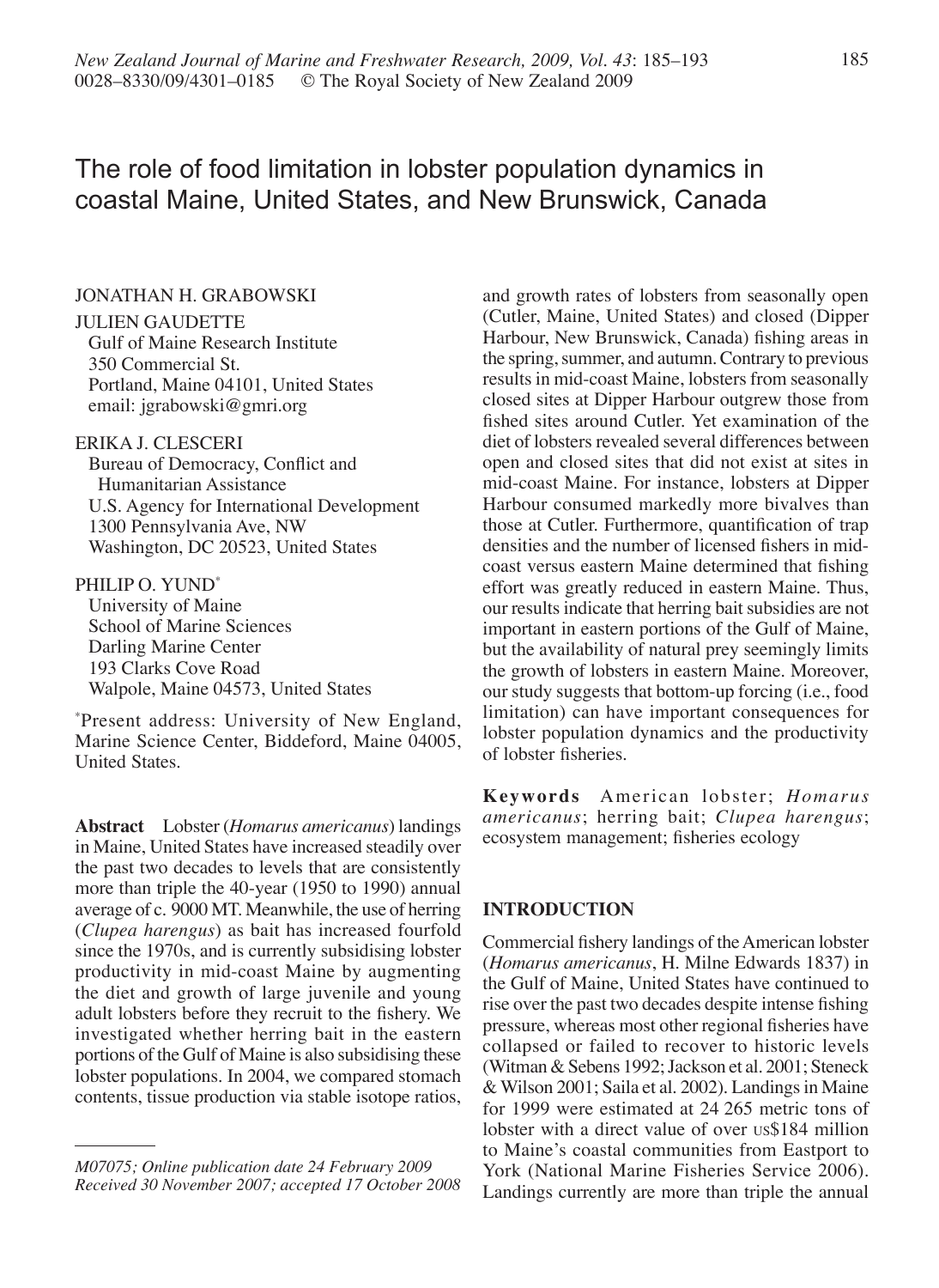

**Fig. 1** Sites near Cutler, Maine and Dipper Harbour, New Brunswick in the eastern portions of the Gulf of Maine.

average from 1950 to 1990, and fishery-independent surveys also suggest that lobster populations have increased over the past decade (Steneck & Wilson 2001). The lobster fishery currently accounts for a disproportionately large percentage of the total fishery value in the Gulf of Maine. Moreover, lobster landings continue to thrive despite intensive fishing effort, which is of interest to lobster scientists, fishery managers, and fishers.

Scientists have posited that the increase in lobster populations and landings is a result of declines in lobster predators such as Atlantic cod (*Gadus morhua*) from overfishing over the past century (Jackson et al. 2001). Cod and other demersal fish species in the northwest Atlantic historically were important predators of lobsters until overfishing substantially reduced predation pressure, especially in nearshore waters of the Gulf of Maine (Witman & Sebens 1992; Steneck 1997). However, the cod fishery collapse occurred well before the more recent increase in lobster populations (Steneck & Wilson 2001). Furthermore, the spatial extent of surges in lobster abundance greatly exceeds that of the collapse of cod populations (Steneck & Wilson 2001).

Another possible explanation is that lobster management practices have promoted the expansion of lobster populations throughout the northwest Atlantic. The American lobster fishery has benefited from relatively low bycatch of sublegal (i.e., <83 mm carapace length, CL) lobsters, and several regions in the United States and Canada have put into practice management regulations that may reduce the risk of overfishing. For instance, Maine, United States adopted policies over the past 150 years such

as restricting the harvest of large (>127 mm CL) lobsters and egg-bearing females, and Canada has capped fishing effort over the past three decades and has implemented seasonal closures (Myers et al. 2007). Although these practices collectively guard against the collapse of the lobster fishery, lobster management practices vary widely among states in United States and lobster fishing areas in Canada. Therefore, the degree to which recent increases in lobster populations are a direct response to lobster management initiatives is unclear.

 A third hypothesis is that oceanographic conditions in the northwest Atlantic are responsible for increases in lobster abundance (Incze et al. 2000). Changes in physical factors such as water temperature are poorly correlated with recent changes in lobster populations in southern New England, Maine, and the Maritime Provinces of Canada (Drinkwater et al. 1996; Saila et al. 2002). However, lobster scientists have demonstrated that lobster recruitment has increased over the past two decades, and that this increase corresponds with greater juvenile abundance and commercial landings (Steneck & Wilson 2001; Incze et al. 2003).

 Whether or not lobster growth rates and productivity are limited by resources remains unclear. The use of herring (*Clupea harengus*) as bait to catch lobsters in coastal Maine has been suggested as a contributing factor to recent surges in lobster landings (Saila et al. 2002; J. H. Grabowski unpubl. data). Approximately 50 000 metric tons of herring are landed in Maine each year (111 415 metric tons in 1999 worth us\$7.71 million), and c. 70% of the herring landings are used in coastal waters as lobster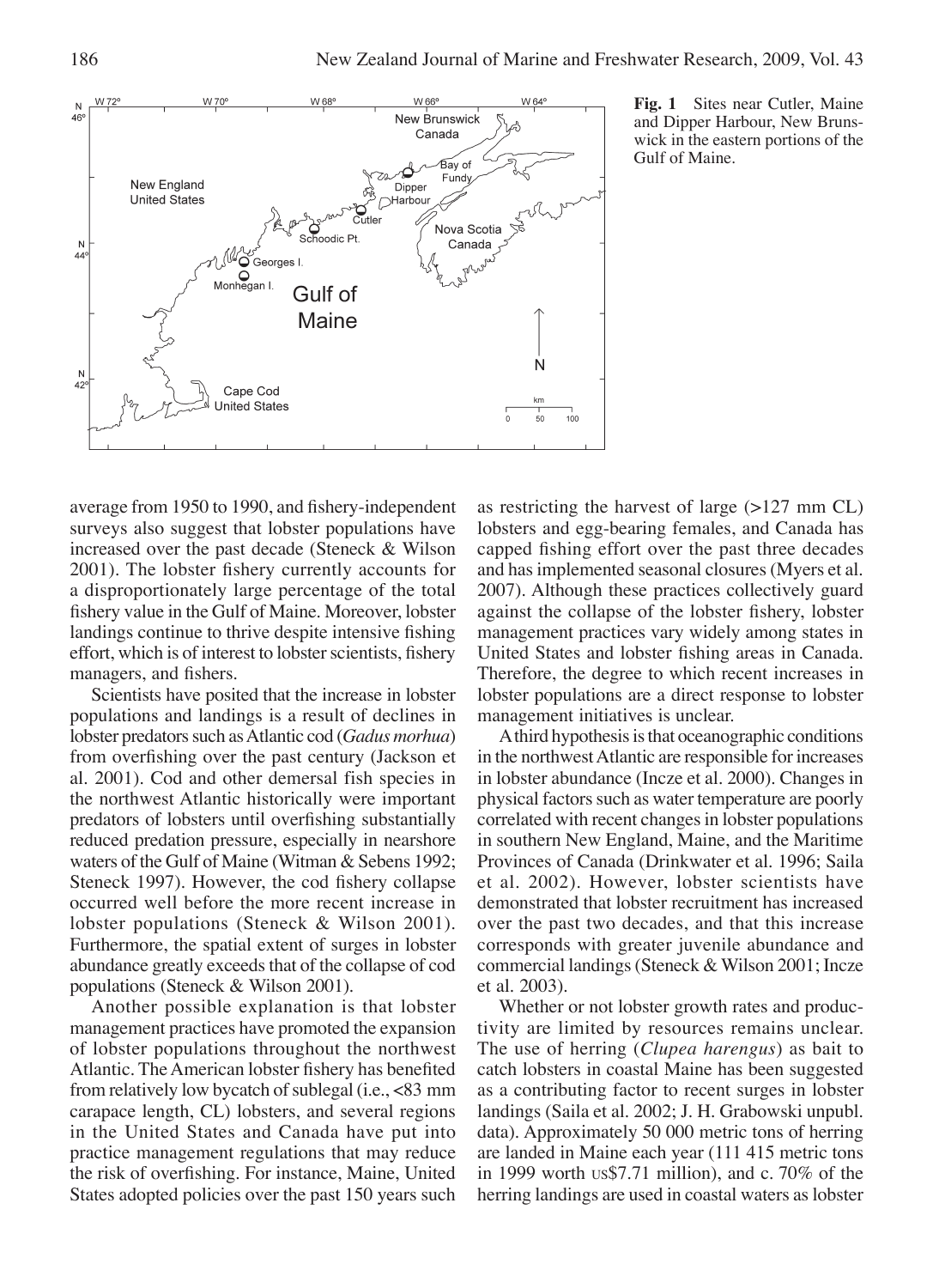bait, constituting c. 95% of the lobster bait used by lobster fishers (Saila et al. 2002). Juvenile lobsters enter traps to consume bait and either escape (as much as 90% escape; Jury et al. 2001) or are released and eat discarded bait on the sea floor. Sublegal lobsters (66–82 mm CL) in fished areas in mid-coast Maine grow c. 15% more per moult than lobsters from seasonally closed areas in this region (J. H. Grabowski unpubl. data), suggesting that herring bait is augmenting the productivity of the lobster fishery in this region.

Nitrogen stable isotope ratios act as a chemical tracer that can be used to examine trophic interactions and diet composition (Peterson & Howarth 1987; Anderson & Polis 1998). Lobsters from fished areas in mid-coast Maine also had  $\delta^{15}$ N values that were 1.5‰ higher than tissue values of lobsters from unfished sites in October 2002, indicating that herring bait accounts for a substantial portion of the diet of lobsters (J. H. Grabowski unpubl. data). These results suggest that herring is important for lobster population dynamics and could augment landings by as much as us\$40 million annually in Maine. However, whether herring bait subsidises lobster populations throughout coastal Maine remains unclear.

 In 2004, we evaluated how much herring bait contributes to the production of lobster biomass by quantifying the diet of lobsters in areas with and without bait in eastern portions of the Gulf of Maine. The objective of this study was to determine if herring bait augmentation of the diet and growth of lobsters that occurs in mid-coast Maine is also prevalent in eastern portions of the Gulf of Maine. We hypothesised that food is limiting lobster populations in the eastern Gulf of Maine, and that herring bait is an important subsidy in their diet. We also conducted a mark-recapture experiment in fished versus closed areas in eastern portions of the Gulf of Maine to quantify whether fishing activity influences lobster growth rates. We predicted that herring bait subsidies from fishing activity also augment lobster growth rates in eastern portions of the Gulf of Maine.

## **MATERIALS AND METHODS**

## **Study site**

To determine if herring bait subsidises lobster populations in the Gulf of Maine, we compared the growth and diet of lobsters at sites near Cutler, Maine, United States (N44°15′00′′; W67°24′00′′) and Dipper Harbour, New Brunswick, Canada (N45°15′00′′; W66°25′00′′), which is located inside the Bay of Fundy (Fig. 1). The Canadian fishery closes seasonally from the end of June until late November, when water temperatures are warm and lobsters are actively growing (Campbell 1983). Thus, this site pair provided an opportunity to examine whether herring subsidies are important to lobster populations in eastern portions of the Gulf of Maine. Although Dipper Harbour was located further from Cutler than other potential control sites (e.g., Grand Manan Island, New Brunswick), it was isolated from the confounding effects of herring weir and salmon aquaculture activities, which are common at the mouth of the Bay of Fundy (P. Lawton pers. comm.).

#### **Lobster growth**

To determine the effects of fishing activity on lobster growth rates, we conducted a mark-recapture experiment at Cutler and Dipper Harbour in 2004. Sublegal lobsters were captured via commercial lobster traps at each site in early summer before the seasonal peak in moulting activity. Intermoult stage lobsters were targeted to reduce mortality rates (Moriyasu et al. 1995). Lobsters were sexed, moult stage determined, measured  $(CL; \pm 0.5 \text{ mm})$ , tagged with Floy Co. streamer tags that are retained through multiple moult cycles (Aiken 1977; J. H. Grabowski unpubl. data), and released at the site where they were captured. Streamer tags could have influenced lobster growth negatively, so that we may have underestimated lobster growth in this study; however, it is unlikely that this potential confounding effect of tagging on growth rates varied with our treatments (i.e., Cutler versus Dipper Harbour). 1996 tagged lobsters were released at Cutler, and 1862 were released at Dipper Harbour. Recapture of lobsters was initiated upon the opening of the fisheries in the winter and spring of 2004/05 at Dipper Harbour. Fishers were offered a us\$10 reward for recovered lobsters. Recaptured lobsters were measured (CL) to compare the proportion of recovered lobsters that moulted at fished versus seasonally closed sites and to quantify growth increment (% gain in CL) of those that moulted. Comeau & Savoie (2001) found no relationship between growth increment and CL; therefore, growth increment comparisons were considered to be robust against small differences in initial lobster size.

## **Lobster diet**

Stomach content analysis of sublegal lobsters was conducted seasonally in 2004 at Cutler and Dipper Harbour to determine the impact of fishing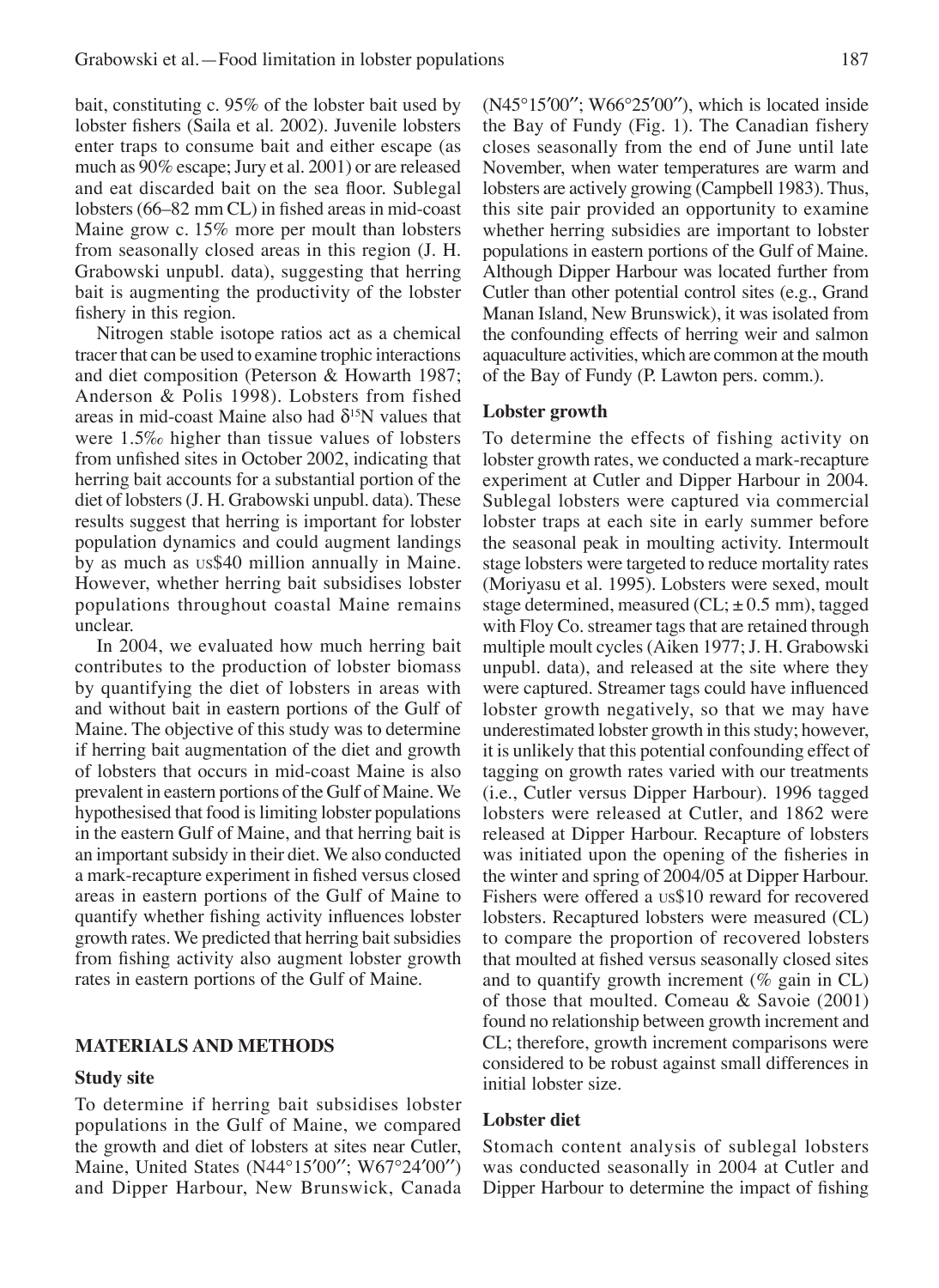activity on the relative proportion of herring bait and natural prey in the lobster diet. Sixty lobsters (20 per sampling period) ranging from 45 to 82 mm CL were collected via SCUBA at each site: 20/sampling period during three sampling periods (May, July/ August, and October of 2004) and measured (CL;  $\pm$  0.5 mm). Stomachs of all lobsters were removed, preserved in 70% ethanol, and taken to the laboratory. Stomach fullness was quantified and standardised by size of the lobster, and individual dietary items were identified to functional groups (e.g., fish bones, molluscs, decapods) and weighed (wet weight, 0.0001 g). Fish bones (largely herring) can easily be identified in the stomach (J.H. Grabowski unpubl. data), along with non-digestible material of natural prey (i.e., crab carapace material, mollusc shells, polychaete jaws). Stomachs that presented gastroliths (*n* = 11 at Dipper Harbour, *n* = 12 at Cutler) were excluded from analysis because the onset of gastrolith development on the outer lining of the stomach indicates that the lobster is no longer actively feeding because it is preparing to moult (Waddy et al. 1995).

Nitrogen isotope ratios offer a potential advantage over analysis of stomach contents because they measure the integrated assimilated diet (Wainwright et al. 1993), which is a function of both average diet throughout the lifespan and actual assimilation. Because lobsters are a trophic level above their prey, the absolute value of  $\delta^{15}N$  for lobster is higher than the prey  $\delta^{15}$ N. The relative difference in lobster  $\delta^{15}$ N between fished and seasonally closed sites would be detectable if herring constitutes a main portion of the lobster diet because the  $\delta^{15}N$  value of herring is c. 2–6‰ higher than the values of the most common natural prey of lobsters (i.e., crabs, urchins, and molluscs) (Lawton & Lavalli 1995) at our study sites (J.H. Grabowski unpubl. data). Thus trophic fractionation ( $\delta^{15}N$  difference between consumer and food) values suggest that herring are c. 1 to  $1\frac{1}{2}$  trophic levels above typical lobster prey (Minagawa & Wada 1984). Adult herring consume zooplanktivorous copepods, whereas typical lobster prey feed lower in the food web, primarily on herbivores (sea urchins and mussels) and secondary consumers (crabs). Differences in  $\delta^{15}N$  should be attributable to herring unless lobsters at seasonally closed sites consume more crabs than lobsters in baited sites, but this assumption can be directly tested with stomach content information.

 Lobster tissue samples were dissected from all captured lobsters in the field and stored on ice (c. 5ºC) in glass scintillation vials until frozen in the

laboratory. Samples were freeze dried before stable isotope analysis via an elemental analyser (Carlo Erba NA 1500) coupled to an isotope ratio mass spectrometer (Finnigan MAT 252) via a continuous flow interface. Precision was  $>0.2\%$  for  $\delta^{15}N$ , and  $\delta^{15}$ N-isotope compositions were expressed in standard notation in parts per thousand (‰) relative to atmospheric N<sub>2</sub> for N  $(^{15}N/^{14}N_{standard} = 0.03676$ , international standard). The following formula was used to calculate  $\delta^{15}N$  stable isotope ratios:

$$
\delta^{15}N_{\rm sample} = [(^{15}N/^{14}N_{\rm sample})/(^{15}N/^{14}N_{\rm standard}) - 1] \times 1000
$$

 Because nitrogen stable isotope ratios of herring  $(\delta^{15}N \ 11.8\%)$  are markedly higher than those for the natural prey of lobsters ( $\delta^{15}N$  6.3–9.5‰; J. H. Grabowski unpubl. data), determining the nitrogenstable isotope ratios of lobster tissues before and after the fishery closes and herring bait is available can be used to indicate the relative contribution of herring to the lobster diet.

## **Fishing intensity**

Fishing intensity was quantified in summer and autumn 2004 at fished sites in mid-coast Maine around Georges Islands and in eastern Maine near Cutler to determine whether fishing intensity differed between mid-coast and eastern Maine. During each sampling period (May/June, August, and October), the number of buoys within a 500 m radius was recorded at two subsites. Fishers from each region were consulted to determine the average number of traps that were fished per buoy line (Cutler: J. Cates pers. comm.: Georges Islands: P. Poland pers. comm.). The number of fishers and traps licensed in eastern versus mid-coast Maine were also compared (http://www.maine.gov/dmr/rm/lobster/ licensesandtags.htm).

#### **Data analysis**

The effect of fishing activity (fished versus seasonally closed sites) on average percentage growth of moulted lobsters was analysed using an unpaired *t* test (Sokal & Rolfe 1995). Average size (CL) of lobsters that were used in stomach content analyses was analysed using a two-way ANOVA with fishing activity (fished versus seasonally closed sites) and season (spring, summer, and autumn) as independent variables to ensure that lobsters analysed were similar in size (Underwood 1981). The effects of fishing activity and season on the amount of total lobster prey, fish, molluscs, and decapods that were consumed were analysed first using a MANOVA and then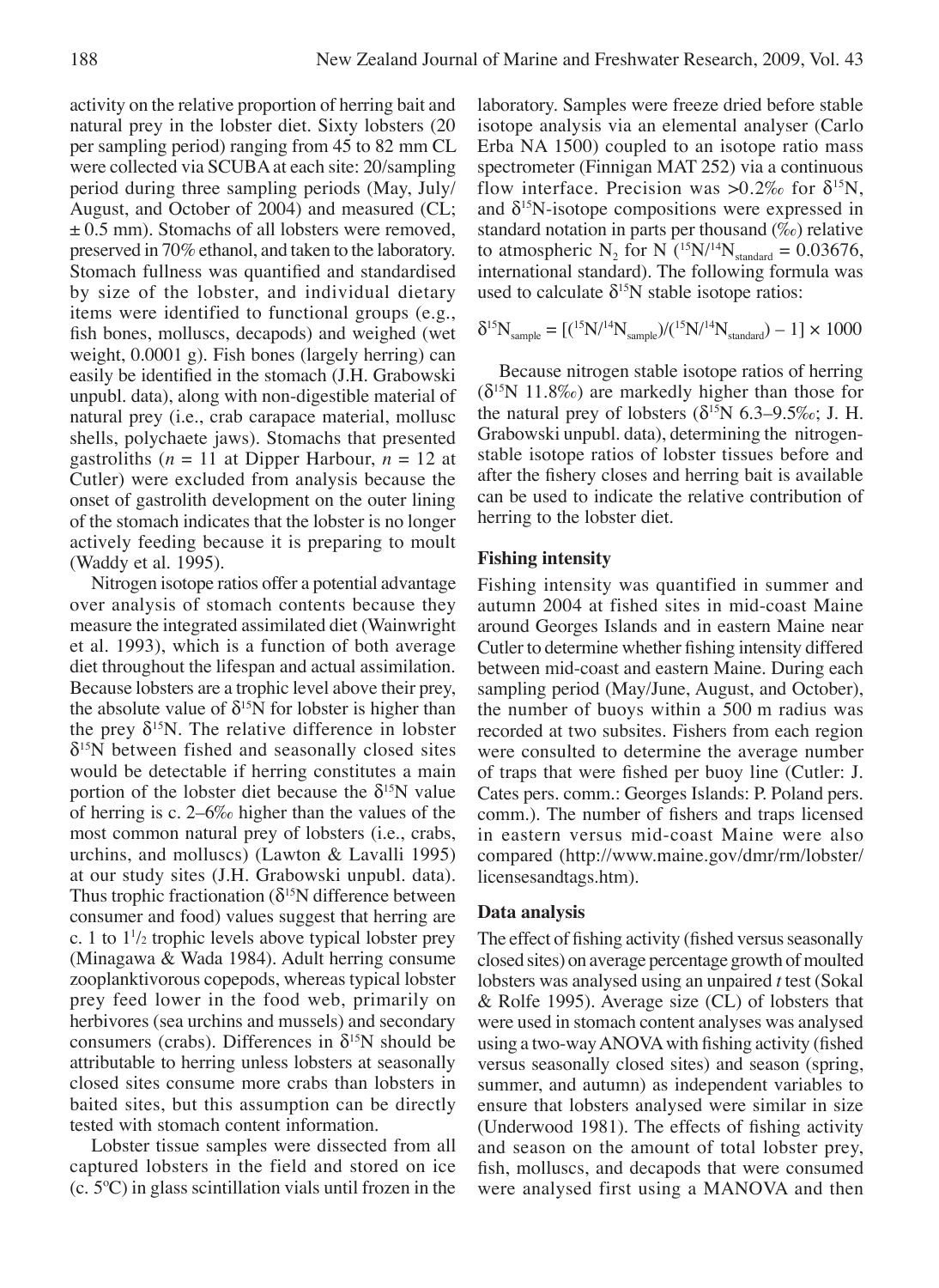using separate two-way ANOVAs for each response variable (Underwood 1981). The effects of fishing activity and season on the  $\delta^{15}N$  stable isotope values of lobsters were analysed using two-way ANOVA (Underwood 1981). The effects of season (summer versus autumn) and region (mid-coast versus eastern Maine) on trap density were analysed using two-way ANOVA (Underwood 1981). Significant interaction terms and main effects were examined with Tukey's post hoc test (Day & Quinn 1989). Each data set was tested for violations of the assumption of homoscedasticity and transformed using square root transformations when heterogeneous variances were diagnosed (Underwood 1981).

## **RESULTS**

#### **Lobster growth**

Lobsters tagged at Dipper Harbour sites outgrew those from Cutler, Maine by 13.5% (Fig. 2;  $t_{245}$  = –4.6, *P* < 0.0001). Of the 1862 lobsters that were tagged at Dipper Harbour sites, 124 were recaptured in November 2004 that had moulted since being tagged. These lobsters grew  $15.4 \pm 0.3\%$  (mean  $\pm$  1 SE). Meanwhile, lobsters that were tagged at Cutler were recaptured between November 2004 and February 2005. The 123 recaptured lobsters (out of 1996 tagged) that had moulted since being tagged at Cutler sites grew  $13.6 \pm 0.3\%$ . Less than 9% of recaptured lobsters from both sites did not moult; these lobsters were used to verify that measurements of lobsters were consistent across sampling dates and sites. Specifically, the length of only 1 of 23 recaptured lobsters differed detectably (1 mm) from its measurement when it was tagged, which was likely attributable to human error.

#### **Lobster diet**

The CL of lobsters that were dissected to analyse stomach contents did not differ between fished and seasonally closed sites in eastern portions of the Gulf of Maine ( $F_{1,91} = 0.03, P > 0.1$ ), nor did they differ by season  $(F_{2,91} = 0.2, P > 0.1)$ . The mean size of lobsters that were sampled for stomach contents from Cutler was 64.0 mm CL and from Dipper Harbour 64.3 mm CL. MANOVA determined that both fishing activity (site) and season influenced the diet of lobsters (site: Wilks' Lambda<sub>4,88</sub> = 7.8,  $P < 0.0001$ ; season: Wilks' Lambda<sub>8,172</sub> = 4.6;  $P <$ 0.0001), and separate ANOVAs were conducted for each response variable (total lobster prey, fish, mollusc, and decapod biomass). Both fishing activity



**Fig. 2** Lobster growth rates (mean +1 SE ) at Dipper Harbour, New Brunswick, Canada (seasonally closed; *n* = 124) and Cutler, Maine, United States (open; *n* = 123) sites in 2004.

and season influenced total lobster prey consumption, but these factors did not interact (fishing activity × season:  $F_{2.91} = 0.5$ ,  $P > 0.1$ ). Lobsters from Dipper Harbour (seasonally closed) consumed 64% more total prey biomass than those from Cutler (Fig. 3A,  $F_{1,91} = 5.0$ ;  $P < 0.05$ ). Lobsters at both sites consumed fourfold more total prey biomass in the summer and autumn than in the spring  $(F_{2,91} = 14.4; P < 0.0001;$ mean  $\pm$  1 SE: spring: 0.415  $\pm$  0.099 g/stomach; summer:  $1.723 \pm 0.313$  g/stomach; and autumn:  $1.777 \pm 0.225$  g/stomach). Lobsters from Cutler consumed marginally (but non-significantly) more fish biomass than those from Dipper Harbour  $(F_{1,91})$  $= 3.2$ ;  $P > 0.05$ ; Cutler:  $0.042 \pm 0.022$  g/stomach and Dipper Harbour:  $0.001 \pm 0.001$  g/stomach), but bait consumption was negligible  $\left($ <0.002 g/ stomach) at either site in summer when warmer water temperatures promote lobster growth. Neither season nor the interaction between fishing activity and season were significant  $(P > 0.43$  for both effects; spring:  $0.001 \pm 0.001$  g/stomach; summer:  $0.041 \pm$ 0.023 g/stomach; and autumn:  $0.022 \pm 0.018$  g/ stomach). Fish bones or tissue were present in 50% of the stomachs of lobsters from Cutler, whereas 14% of those from lobsters from Dipper Harbour contained fish.

Mollusc biomass (predominately mussels *Mytilus* spp.) was significantly more prevalent in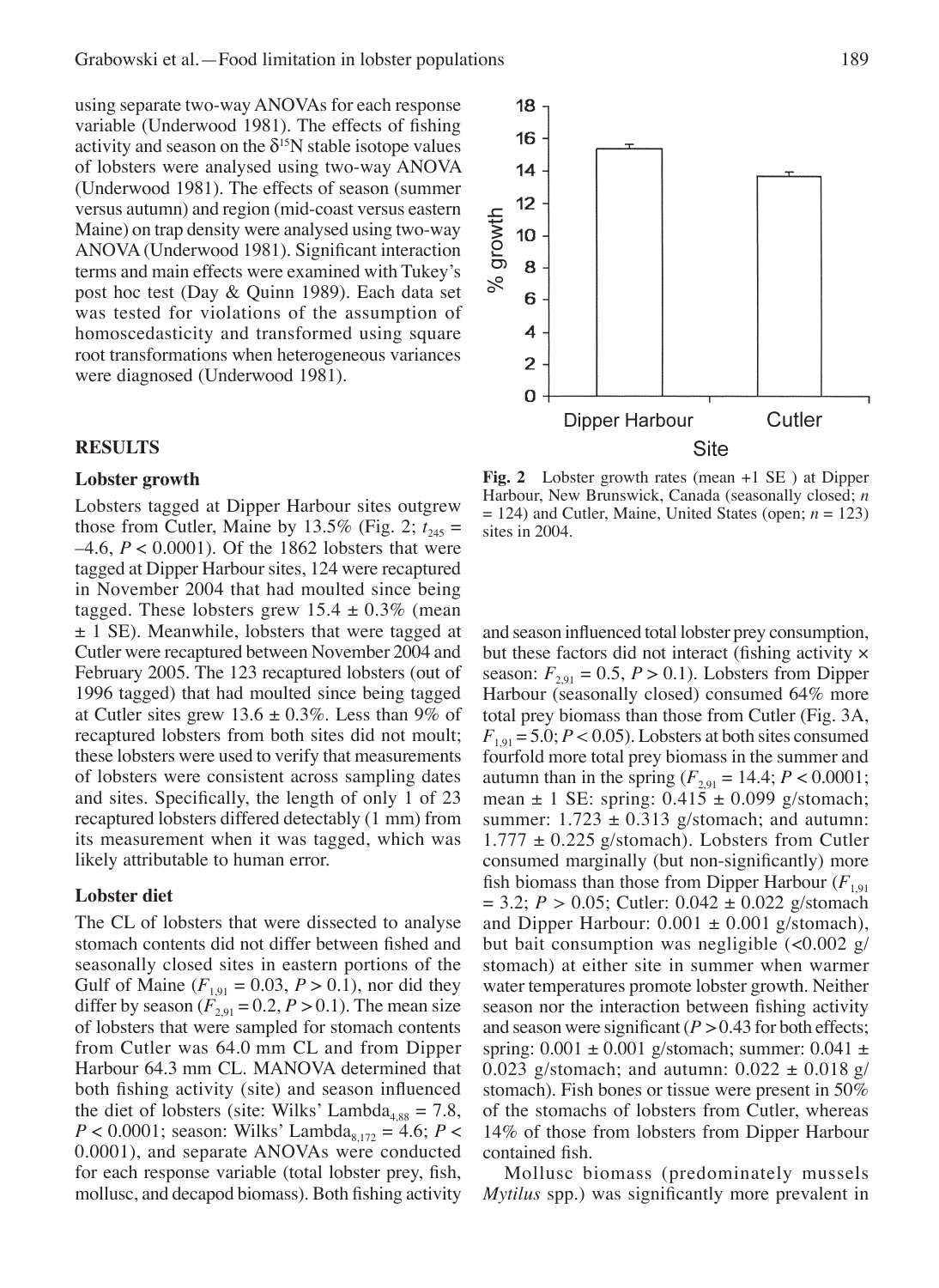



**Fig. 4** Fishing effort (mean +1 SE, no. of traps/500 m) around Georges Islands and Cutler, Maine, United States.

**Fig. 3** (*left*) Results from stomach content analysis of lobsters from Dipper Harbour, New Brunswick, Canada and Cutler, Maine, United States: mean +1 SE. **A**, Total prey; **B**, mollusc; and **C**, decapod biomass (Dipper Harbour,  $n = 49$ ; Cutler,  $n = 48$ ).

the stomachs of lobsters from Dipper Harbour than from Cutler (Fig. 3B,  $F_{1,91} = 14.9; P < 0.001$ ). There was also a (non-significant) trend of higher mollusc biomass in summer and autumn than in spring  $(F_{2,91})$  $= 2.8$ ;  $P > 0.05$ ; spring:  $0.155 \pm 0.062$  g/stomach; summer:  $0.612 \pm 0.334$  g/stomach; and autumn:  $0.665 \pm 0.155$  g/stomach). Decapod biomass (mostly exoskeleton fragments from cancer crabs (*Cancer*  spp.)) was over twice as high in lobsters from Cutler than in those from Dipper Harbour (Fig. 3C,  $F_{1.91}$  = 10.1; *P* < 0.01), and it also was elevated in summer and autumn in comparison with spring  $(F_{2,91} = 8.0;$ *P* < 0.001; spring: 0.073 ± 0.025 g/stomach; summer:  $0.537 \pm 0.114$  g/stomach; and autumn:  $0.449 \pm 0.114$ 0.121 g/stomach). There was a non-significant trend for the interaction between fishing activity and season, because there was no difference between sites in spring, but lobsters in summer and autumn consumed slightly more decapods at Cutler  $(F_{2,91} =$ 2.7;  $P > 0.05$ ). Although the remaining prey items were less important by weight and occurred less frequently than decapods and molluscs, there was a trend of more echinoderm (Dipper Harbour: 0.045 ± 0.022 g/stomach; Cutler:  $0.013 \pm 0.008$  g/stomach), cirriped (Dipper Harbour:  $0.006 \pm 0.004$  g/stomach;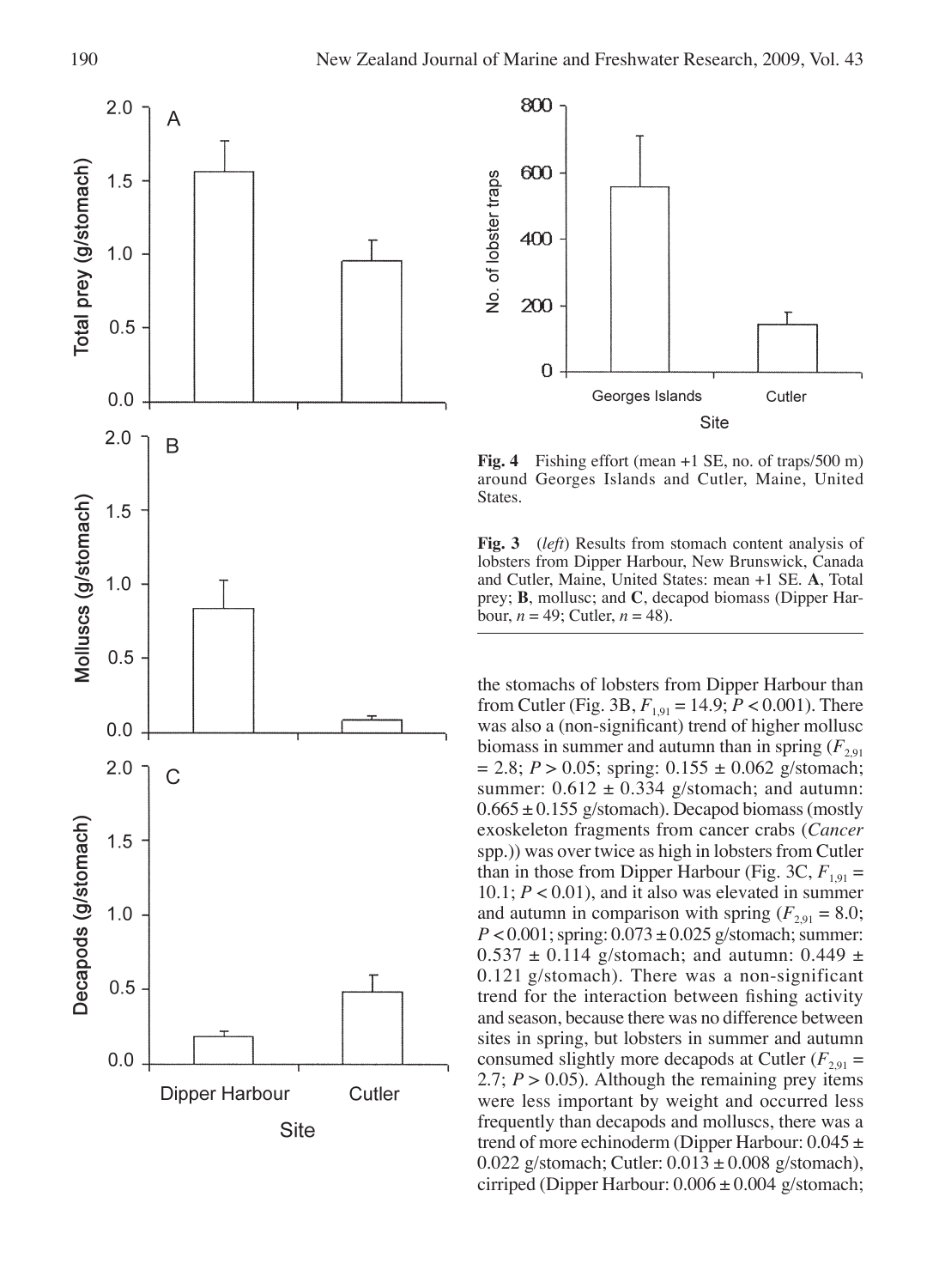Cutler:  $0.0001 \pm 0.0001$  g/stomach), algal (Dipper Harbour:  $0.004 \pm 0.004$  g/stomach; Cutler: 0.0005  $\pm$  0.0004 g/stomach), unidentified shell fragment (Dipper Harbour:  $0.16 \pm 0.44$  g/stomach; Cutler:  $0.124 \pm 0.024$  g/stomach), and unidentified tissue biomass (Dipper Harbour:  $0.285 \pm 0.059$  g/stomach; Cutler:  $0.191 \pm 0.045$  g/stomach) in the stomachs of lobsters from Dipper Harbour.

Similar to stomach content results, fishing activity and season both influenced nitrogen stable isotope ratios of lobsters, but the interaction between fishing activity and season, which indicates whether herring bait is prevalent in the diet of lobsters, was not significant  $(F_{2,114} = 1.5; P > 0.1)$ . Nitrogen stable isotope ratios were substantially higher in lobsters from Cutler ( $\delta^{15}N = 11.7 \pm 0.1\%$ ) than from Dipper Harbour ( $\delta^{15}N = 10.2 \pm 0.1\%$ ) regardless of season  $(F_{1,114} = 189.5; P < 0.0001)$ . Stable isotope ratios were also higher in spring ( $\delta^{15}N = 11.1 \pm 0.2\%$ ) and summer ( $\delta^{15}N = 11.1 \pm 0.2\%$ ) than in autumn ( $\delta^{15}N$  $= 10.6 \pm 0.2\%$ ;  $F_{2,114} = 7.7$ ;  $P < 0.001$ ).

## **Fishing intensity**

Trap counts conducted during the summer and autumn sampling periods revealed that local fishing intensity was c. 4 times greater at fished sites in midcoast Maine (Georges Islands) than at those sampled in eastern Maine (Fig. 4;  $F_{1,4} = 22.0$ ;  $P < 0.01$ ). Fishing intensity was also higher in summer than in autumn in both regions by a factor of c. 2 ( $F_{1,4} = 11.0$ ; *P* < 0.05). The interaction between season and region was not significant  $(F_{1,4} = 3.8; P > 0.1)$ , indicating that fishing intensity was consistently higher in the mid-coast region regardless of the season.

Overall fishing effort in mid-coast Maine was approximately twice that in eastern Maine. In 2004, 1522 licenses and 626 043 trap tags were issued by the Maine department of Marine Resources for fishers for eastern Maine (i.e., between Schoodic Point and the United States-Canada border). Meanwhile, 2711 licenses and 1 257 082 trap tags were issued for an equivalent amount of coastline in mid-coast Maine (http://www.maine.gov/dmr/rm/ lobster/licensesandtags.htm).

#### **DISCUSSION**

It has been suggested that herring as bait has the potential to substantially augment lobster populations in coastal Maine by augmenting growth rates and consequently increasing landings (Saila et al. 2002). However, in this study there was little evidence that herring bait is augmenting lobster populations in the coastal waters of eastern Maine. For instance, lobsters from the seasonally closed sites at Dipper Harbour in the Bay of Fundy outgrew those from the fished sites at Cutler, Maine by 13.5%. This result was in marked contrast to previous research conducted in mid-coast Maine, where lobsters from fished areas outgrew those from seasonally closed sites by c. 15% (J. H. Grabowski unpubl. data).

 Dietary analyses also suggested that herring bait subsidies were less prevalent in eastern portions of the Gulf of Maine. Although there was marginally more herring bait biomass in the stomachs of lobsters from fished sites, it was present in less than half of the lobsters captured in spring and summer 2004, suggesting that these lobsters were consuming relatively little bait. In contrast, nitrogen stable isotope ratios of lobsters from around Monhegan Island declined precipitously after the fishing season closed at the end of May (J.H. Grabowski unpubl. data). This decline, which occurred only at the seasonally closed sites after the fishery closed, indicated a shift in the diet of lobsters around Monhegan Island from a mixture of herring bait and natural prey to a diet consisting of predominately natural prey. In eastern portions of the Gulf of Maine, nitrogen stable isotope ratios did not indicate a shift in the diet of lobsters at seasonally closed sites after the fishery closed. Specifically, nitrogen stable isotope ratios of lobsters were consistently lower at Dipper Harbour regardless of closure status. Although bait subsidies have been shown to be important in the central portions of the Gulf of Maine where fishing activity is intense (J.H. Grabowski unpubl. data), the results from this study suggest that interactions between the lobster and herring fisheries are less pronounced further east in the Gulf of Maine and Bay of Fundy.

Comparison of the field sites in the eastern Gulf of Maine with those from previous investigations in mid-coast Maine (J.H. Grabowski unpubl. data) could explain why herring bait is seemingly having little effect on lobsters in eastern Maine. In mid-coast Maine, field sites were located in close proximity to each other (i.e., c. 10 km), whereas in the present study, sites were located much further apart owing to constraints in finding a bait-free control site more proximal to Cutler, Maine. Given that Dipper Harbour is located in the Bay of Fundy, it is possible that differences in oceanographic and biological conditions between Gulf of Maine and Bay of Fundy confounded our ability to determine whether herring bait is augmenting lobsters in eastern Maine. Both assessments of fishing pressure also indicated that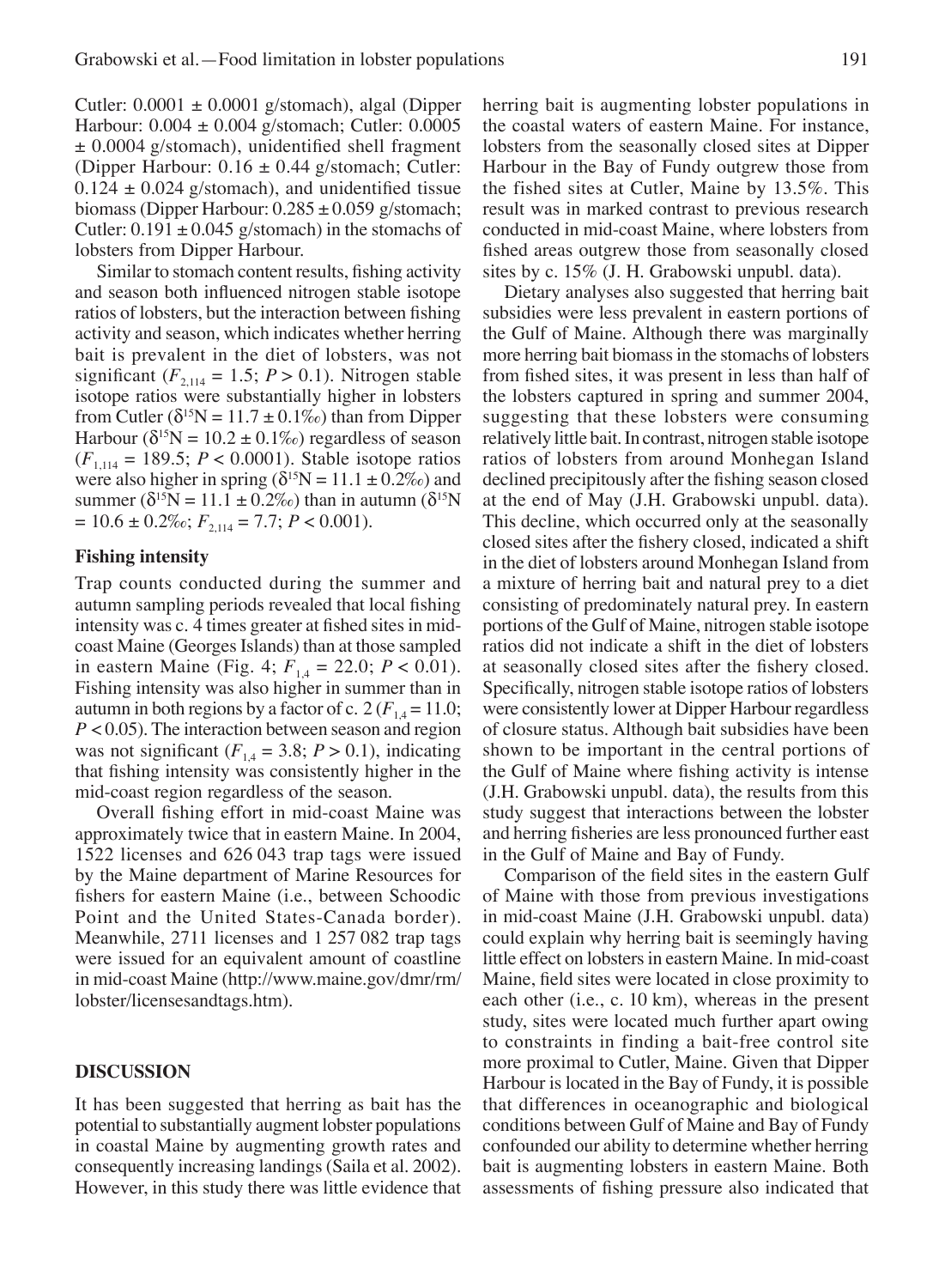trap effort is two to four times greater in mid-coast Maine. These results suggest that herring bait effects on lobsters are non-linear, and that growth augmentation from bait may occur only in high density fishing areas where bait thresholds are achieved.

 Unlike mid-coast Maine, where the primary difference in the diet of lobsters from fished versus closed sites was the increased prevalence of herring bait at the fished sites, several differences were detected between the diets of lobsters at fished versus seasonally closed sites in the eastern portions of Gulf of Maine. Stomach fullness of lobsters from Dipper Harbour was almost double that of lobsters from Cutler, whereas in mid-coast Maine, stomach fullness of lobsters did not differ between fished and closed sites. Dipper Harbour lobsters consumed markedly more mollusc biomass (i.e., mussels). Except for bait and decapods (i.e., cancer crabs), most prey (molluscs, urchins, cirripeds, unidentified tissue) were more prevalent in the diet of lobsters from Dipper Harbour, suggesting that high abundance of prey could be augmenting the growth of these lobsters. Lobsters from Dipper Harbour also had lower nitrogen stable isotope ratios, suggesting a larger fraction of their diet consisted of prey such as molluscs positioned lower in the food web.

 Although herring bait subsidies are purportedly less important in the eastern portions of the Gulf of Maine, our results suggest that food resources more generally are limiting lobster growth throughout this region. In particular, the availability of lobster prey resources, whether from anthropogenic (mid-coast Maine) or natural (eastern Gulf of Maine) sources, can influence lobster metabolic and growth rates and impact the productivity of these lobster fisheries. Although the potential for bait to augment lobster populations in the Gulf of Maine is becoming more widely recognised (Saila et al. 2002; J.H. Grabowski unpubl. data), variability in lobster growth rates at large spatial scales has largely been attributed to the physiological effect of water temperature on lobster metabolic and growth rates. Bottom-up forcing has been shown to be important in a diversity of ecosystems (Power 1992; Strong 1992). Parslow-Williams et al. (2001) found that the Norway lobster *Nephrops norvegicus* is resource limited when its density is high, such as in the Clyde Sea area, Scotland, United Kingdom. The degree to which bait or natural prey is limiting the productivity of other crustacean fisheries globally deserves further attention given the ecological importance and economic value of these fisheries worldwide.

#### **ACKNOWLEDGMENTS**

We thank J. Cates, G. Thompson, D. Thompson, E. Mawhinney, M. Myrick, P. Poland, M. Weber, H. Gibson, T. DaGraaf, K. Williams, and M. Smith for assistance in the field; P. Lawton, D. Robichaud, C. Wilson, L. Churchill, Fundy North Fishermen's Association, Maine-Department of Marine Resources, the Darling Marine Center, and the Gulf of Maine Research Institute for technical and administrative assistance; the lobster fishing communities from Cutler, Maine and Dipper Harbour, New Brunswick for supporting this work by reporting recovery of tagged lobsters; and Maine Sea Grant (R-04-04), the Northeast Consortium, The Davis Foundation, The Lobster Advisory Council, the Gulf of Maine Research Institute, and NSF (OCE-01-22031) for funding.

#### **REFERENCES**

- Aiken DE 1977. Molting and growth in decapod crustaceans with particular reference to the lobster *Homarus americanus*. Division of Fisheries Oceanography and Circulation (Australia, CSIRO) 7: 41–73.
- Anderson WB, Polis GA 1998. Marine subsidies of island communities in the Gulf of California: evidence from stable carbon and nitrogen isotopes. Oikos 81(1): 75–80.
- Campbell A 1983. Growth of tagged American lobsters, *Homarus americanus*, in the Bay of Fundy. Canadian Journal of Fisheries and Aquatic Sciences 40: 1667–1675.
- Comeau M, Savoie F 2001. Growth increment and molt frequency of the American lobster (*Homarus americanus*) in the southwestern Gulf of St. Lawrence. Journal of Crustacean Biology 21: 923–936.
- Day RW, Quinn GP 1989. Comparisons of treatments after an analysis of variance in ecology. Ecological Monographs 59(4): 433–463.
- Drinkwater KF, Harding GC, Mann KH, Tanner N 1996. Temperature as a possible factor in the increased abundance of American lobster, *Homarus americanus*, during the 1980s and early 1990s. Fisheries Oceanography 5: 176–193.
- Incze LS, Wolff N, Wahle RA 2003. Can scientific observations of early life stages be scaled up to the level of a fished population? A case study using *Homarus americanus*. Fisheries Research  $65(1-3)$ : 33-46.
- Incze LS, Aas P, Ainaire T, Bowen M 2000. Neustonic postlarval American lobsters, *Homarus americanus*, in the western Gulf of Maine: spatial and interannual variations. Canadian Journal of Fisheries and Aquatic Sciences 57(4): 755–765.